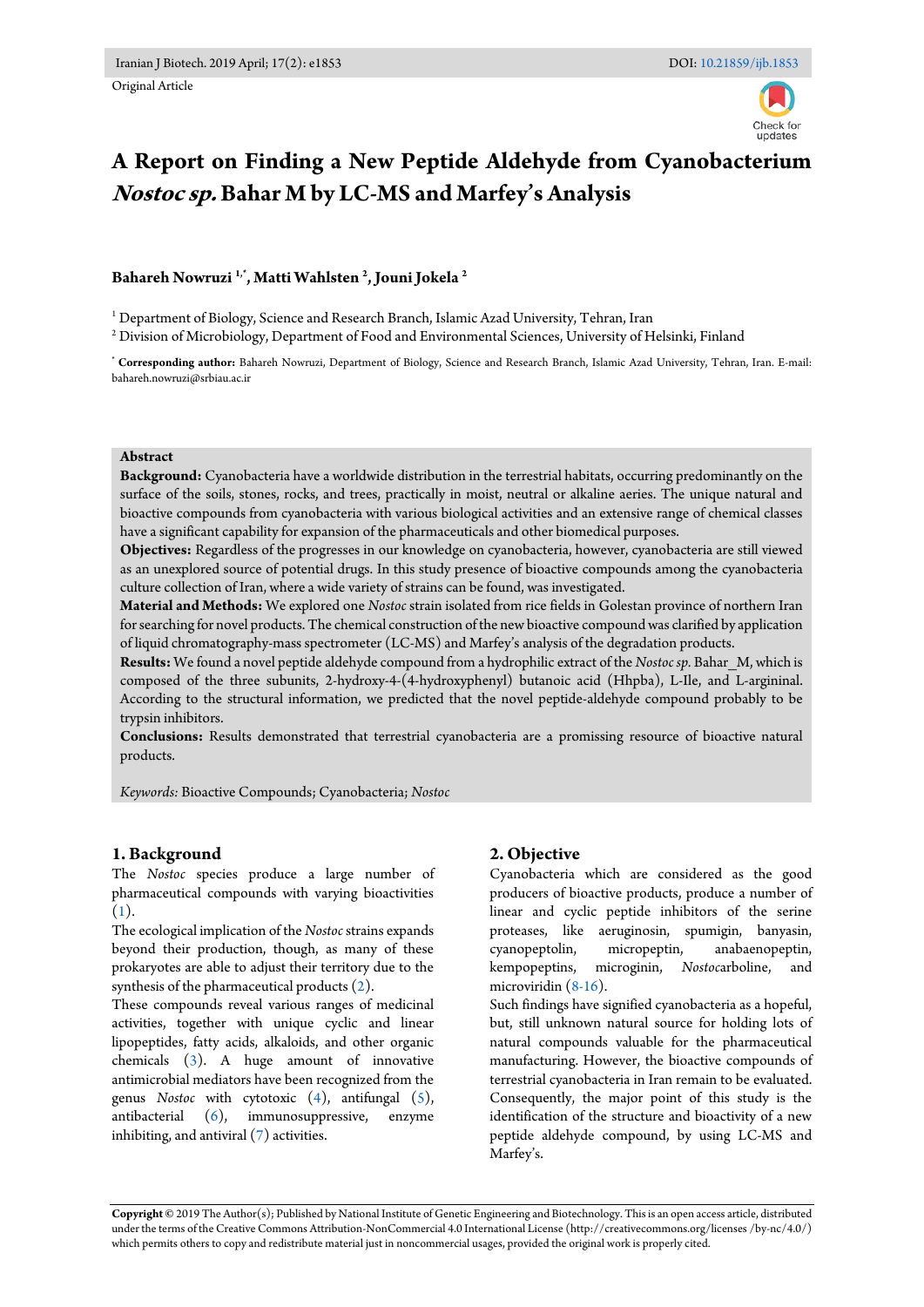#### **3. Materials and Methods**

## *3.1. Culture and Purification of Nostoc Strain*

Soil samples were collected in September 2010 from five rice fields in Golestan province in northern Iran. To grow cyanobacteria, soil samples were transferred to the sterilized and sufficient quantities of the liquid  $BGI1_0$ media [\(17\)](#page-6-0) without  $\text{NaNO}_3$  and pH was maintained at 7.1. For providing a constant pH,  $CO<sub>2</sub>$  supply was constant; however, there may be a little variation in pH. Cultures were kept at 28°C for two weeks in a culture chamber provided with continuous artificial illumination with a light density of approximately 1500- 2000 lux [\(18\)](#page-6-1). Hormogonia were used for the purification and preparation of the uni-algal cultures. The *Nostoc* strain was regularly tested for the axenicity by microscopic examination as well as inoculation on an R2A (LAB163) medium for the bacterial colonies. The morphological observations were examined by the bright-field microscopy and use of phase-contrast illumination. The subsequent factors were chosen to explain the morphology of the strain and finally, the strain was identified according to [\(19\)](#page-6-2). Finally, One strain of heterocystous cyanobacteria (*Nostoc sp.* Bahar M), which was mainly found strain in the rice fields [\(20\)](#page-6-3), was selected for molecular identification and estimation of the chemical analysis.

#### *3.2. Chemical Analysis*

#### *3.2.1. 15N- Labeling Culture*

Two different sets of methods were used for further structural characterization of the new peptide aldehyde compound. The first method screened the methanolic extracts of the *Nostoc* cells, and the second method was labeling the culture with 15N- urea. A new 15N-labeled peptide aldehyde compound was found as explained by [\(21\)](#page-6-4). In this experiment, 15N- urea (98 + % 15N, ISOTEC, USA) and nitrogen-free argon (with 20.9 %  $O_2$  and 0.45 %  $CO_2$ ; quality 5.7; AGA Gas Ab, Sweden) were used as nitrogen supply into the culture to avoid the nitrogen fixation through the air. To maximize the degree of labeling in new peptide aldehyde compound, *Nostoc* was consequently cultivated three times and the cells from the fourth cultivation were used in LC-MS analysis.

#### *3.2.2. Preparation of Extracts for LC-MS Analysis*

*Nostoc sp.* Bahar\_M was grown in the Z8 liquid medium [\(22-24\)](#page-6-5). The harvested biomasses were freeze-dried using Edwards lyophilizer. The extract for the sample analysis was prepared from 50 mg freeze-dried sample. The microtube containing the culture was supplemented with glass beads and the methanol and the cells were cracked automatically using a Fast Prep device (FP120, Bio101, Thermo Electron Corporation, Qbiogene, Inc., CA, USA). The homogenized combination was centrifuged and injected into LC-MS

to identify the bioactive compounds of the strain. The Luna C8 [\(2\)](#page-5-1) reverse phase column was used for separation and detection of the new compounds. The mobile phase A consisted of the formic acid (0.1 %) (Fluka, Sigma Aldrich, Steinheim, Germany) and the mobile phase B was consisted of the Isopropyl alcohol. The inoculation amount of each sample was 10  $\mu$ L, respectively.

#### *3.2.3. PCR Amplification of the NOS Gene and Analysis*

The coding sequence for the NOS gene were amplified by PCR using two oligonucleotide primers set NOSF and NOSR [\(25\)](#page-6-6). After purification of the NOSF and NOSR fragments, sequencing was done using the Big Dye Terminator Cycle Sequencing kit and analyzed on the ABI 310 Genetic Analyser. The BLASTX search of the partial NOS genes of *Nostoc sp.* Bahar\_M was used to discover similar sequences. The NOS gene sequence and reference sequences were aligned with CLUSTALW. The maximum likelihood trees were constructed by the MEGA version 7 using the Kimura two-parameter model. The robustness of the tree was estimated by performing 1000 bootstrap (**[Fig. 1](#page-2-0)**).

#### *3.2.4. Reduction of New Peptide-Aldehyde Compound*

Freeze-dried biomass (3g) was extracted twice with methanol (120 mL). The extract was partitioned between water and dichloromethane according to the proportion of 1:1:1. The water layer was evaporated by a rotary evaporator and residues were dissolved in methanol. The obtained solution was incubated with NaBH4 to reduce the aldehyde version of the new peptide-aldehyde compound into alcohol version. The evaporated solution was dissolved in acetonitrile and analyzed with LC-MS (26).

#### *3.2.5. Amino Acid Hydrolysis Analysis*

The structure of central part of the peptide-aldehyde compound was still ambiguous, therefore partial amino acid hydrolysis of peptide-aldehyde compounds was performed by dissolving peptide in HCl and hydrolysis at 105 °C (**[Fig. S1](#page-7-0)**) [\(26\)](#page-6-7). The acid was diapered, and the residue solubilized in water. D-Leucine, L-Leucine, D-Isoleucine, Leupeptin, and L-Isoleucine (DAA-20, Sigma Aldrich, Germany) were used as a standard. The amino acid fragmentation products were analyzed with LC-MS software version 2.1.

#### **4. Results**

The analysis of methanol extract of the freeze-dried biomass of *Nostoc sp.* strain Bahar\_M with LC-MS yielded, a new peptide-aldehyde compound m/z 450.2 (**[Fig. 2](#page-2-1)**). The total ion chromatogram (TIC) and extracted ion chromatogram (EIC) showed that the protonated [MH<sup>+</sup> ] is a new peptide aldehyde compound  $(450.2 \text{ m/z})$ ,  $(M + H<sub>2</sub>O + H<sup>+</sup>)$   $(468 \text{ m/z})$ and (M + IPA + H<sup>+</sup> ) (510.2 m/z) as shown in **[Figure 3.](#page-2-2)**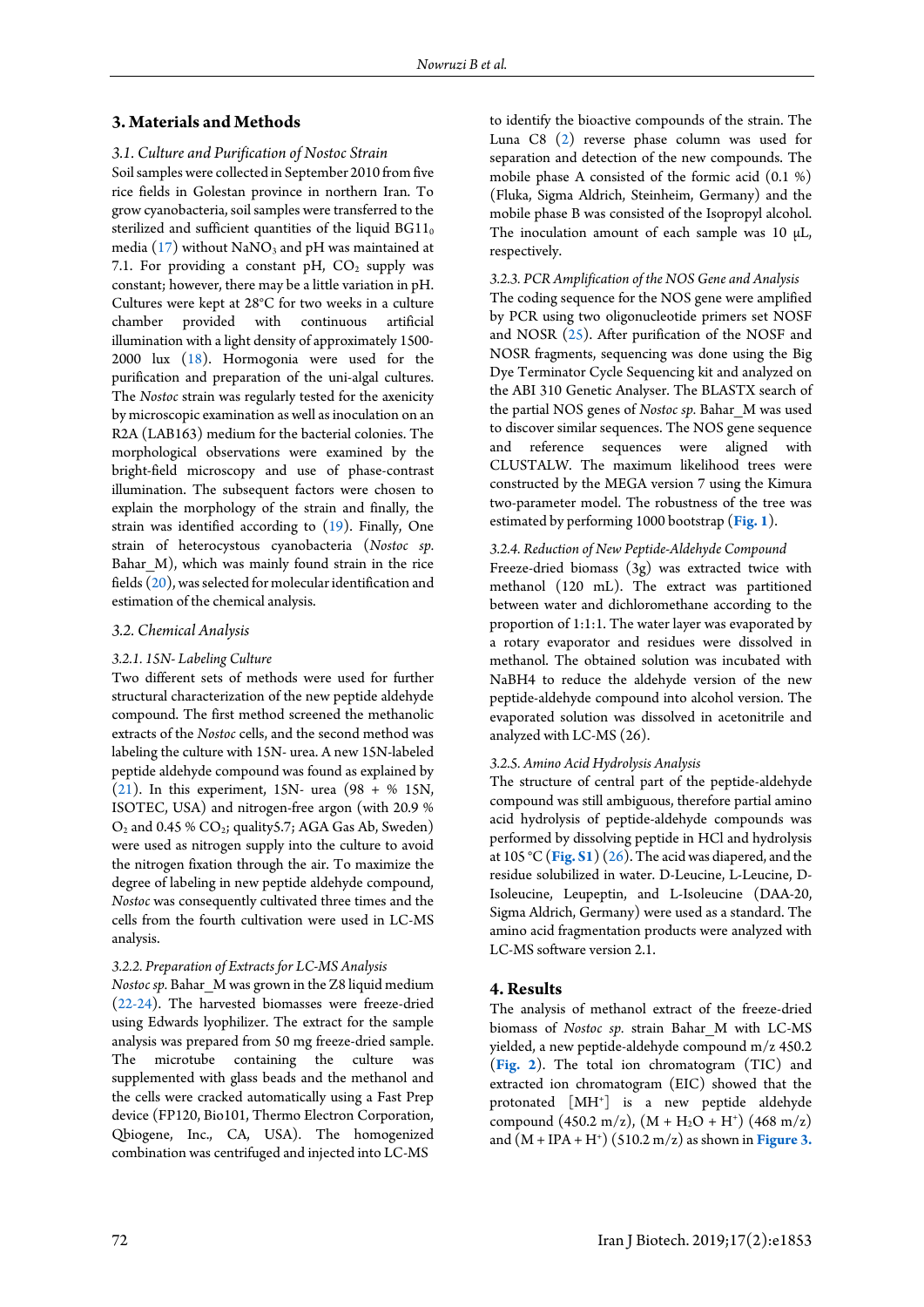<span id="page-2-0"></span>

0.06

**Figure 1.** Consensus bootstrap tree on the basis of the maximum likelihood distances of the 41 amino acids long partial-length nos gene of *Nostoc sp.* Bahar M and the sequences that were taken from the GenBank. Numbers near nodes indicate bootstrap values for ML analyses (Bar = 0.06 mutations per amino acid position).

<span id="page-2-1"></span>

**Figure 2.** +MS fragmentation patterns of the protonated new peptide aldehyde compound  $(450.3 \text{ m/z}), [M + H_2O + H^+]$   $(468.3 \text{ m/z})$  and  $[M + IPA +$ H<sup>+</sup> ] (510.2 m/z). m/z= Mass-to-charge ratios, The intensity of the ion on the y-axis is given as counted ions per second (cps) and the mass-to-charge ratio  $(m/z)$  on the x-axis.

<span id="page-2-2"></span>

**Figure 3.** Total ion chromatogarm (TIC) and extracted ion chromatogarm (EIC) of the protonated [MH<sup>+</sup> ] new peptide aldehyde compound (450.2 m/z),  $[M+H_2O+H^+](468\,\mathrm{m}/\mathrm{z})$  and  $[M+IPA+H^+](510.2\,\mathrm{m}/\mathrm{z})$ . The x-axis represents retention time (min), and the y-axis represents signal intensity. Intensity is measured in counts per second (cps).

N15 labeling experiment was performed to confirm the subunit structure of the new peptide aldehyde compound. By comparing the LC-MS results of the labeled with that of the unlabeled extract of the ASN biomass, a 5-Dalton shift was observed, and 5 nitrogen

atoms confirmed the existence of Ile/Leu or Val (1 nitrogen) as well as argininal (4 nitrogens) (**[Fig. 4](#page-3-0)**) (**Fig. S2**).

The  $MS<sub>2</sub>$  fragmentation patterns indicated a reduction of the protonated 15N-labeled new peptide aldehyde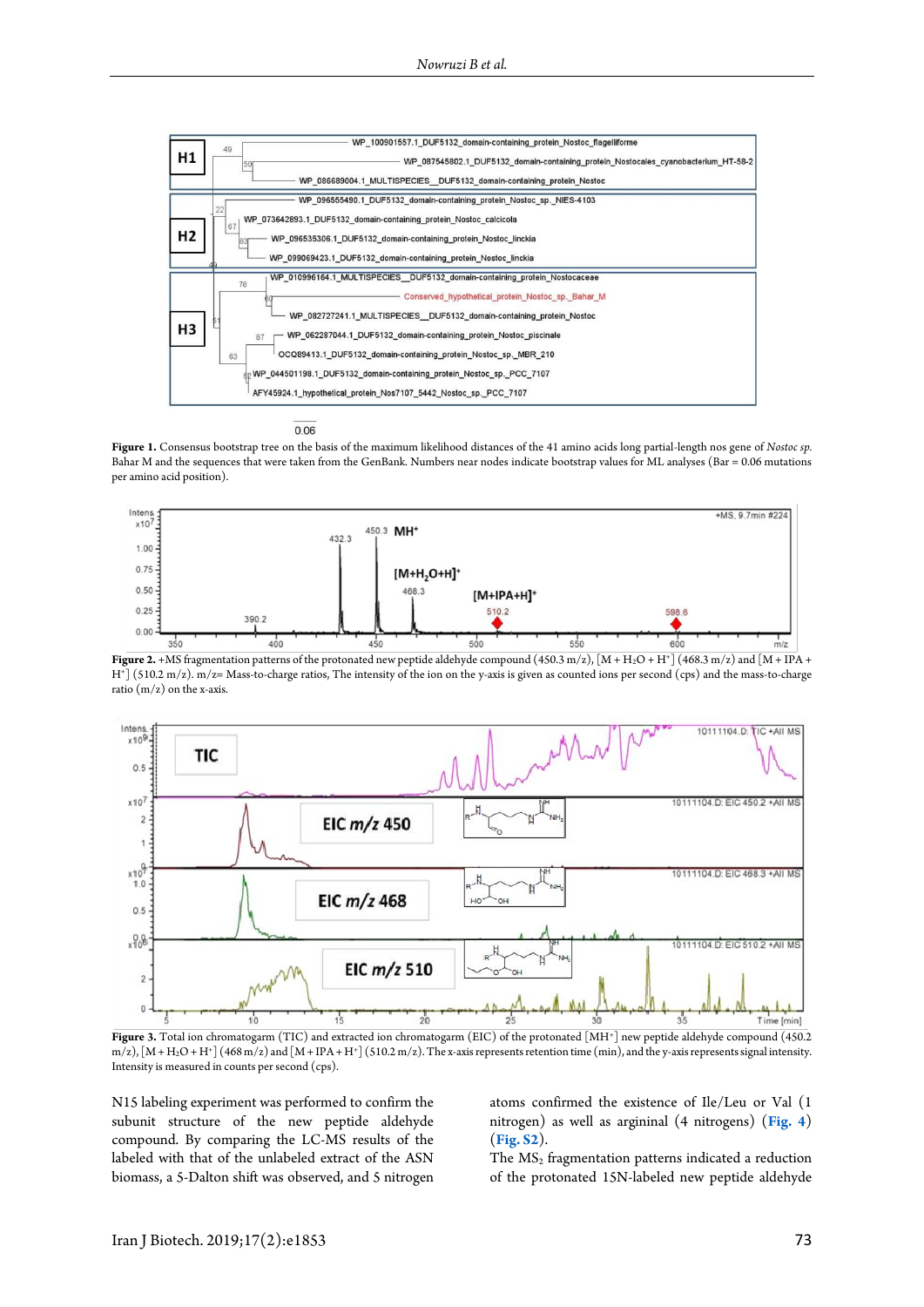compound (452 m/z) by NaBH<sup>4</sup> (**[Fig. 5](#page-3-1)**) (**Fig. S3**). The chromatogram obtained by the Marfey's analysis and hydrolysis of amino acid from the original containing compounds indicated the presence of L-ILE amino acid. This result showed that the structure of the peptide aldehyde compound in comparison to spumigins and aeruginosins is a new peptide, respectively (**[Fig. 6](#page-3-2) an[d 7](#page-4-0)**).

The structure of the new peptide aldehyde compound showed an identical structure with that of spumigins, and aeruginosins, expect, in the middle amino acid (**[Fig.](#page-7-0)  [S1](#page-7-0)**). Initially isolated from *Nodularia spumigena* AVI, spumingins are structurally analogous to the aeruginosins, while Choi is changed to the (2S, 4S)-4 methylproline (**Fig. S4**).

The results of the PCR amplification showed that a 358 bp fraction of the NOS gene was lucratively amplified from the PCR amplicon taken from *Nostoc sp.* strain Bahar M. Moreover, the result of NCBI-BLAST search showed that amplified sequence from the *Nostoc sp.* Bahar M (KT763390.1) is responsible for coding of a conserved hypothetical protein, therefore this sequence are not involved in the biosynthesis of the 4 methylproline. The maximum likelihood tree is shown in **[Fig. 1](#page-2-0)** and the partial NOS gene sequence has been deposited in the Data Bank of Japan (DDBJ) under the accession No. MG726068 and named as conserved hypothetical protein (*Nostoc sp.* Bahar\_M).

<span id="page-3-0"></span>

**Figure 4.** +MS fragmentation patterns of the protonated from 15N-labeled new peptide aldehyde compound (455 m/z), [M + H2O + H<sup>+</sup> ] (473 m/z) and [M + IPA + H<sup>+</sup> ] (515 m/z). The +MS fragmentation patterns of the protonated (450.3 m/z), and the 15N-labeled new peptide aldehyde compound (455 m/z) showed an increased mass spectrum by 5 nitrogen atom. m/z= Mass-to-charge ratios, The intensity of the ion on the y-axis is given as counted ions per second (cps) and the mass-to-charge ratio (m/z) on the x-axis.

<span id="page-3-1"></span>

<span id="page-3-2"></span>Figure 5. MS<sub>2</sub> fragmentation pattern of the protonated from of the 15N-labeled new peptide aldehyde compound (452 m/z) after reduction by NaBH4.  $m/z$  Mass-to-charge ratios. The intensity of the ion on the y-axis is given as counted ions per second (cps) and the mass-to-charge ratio (m/z) on the x-axis.



Figure 6. An overall structure prediction of the new peptide aldehyde compound by LC-MS. The predicted structure is composed of three units, HHPBA, L-IIe, and argininal/argininol.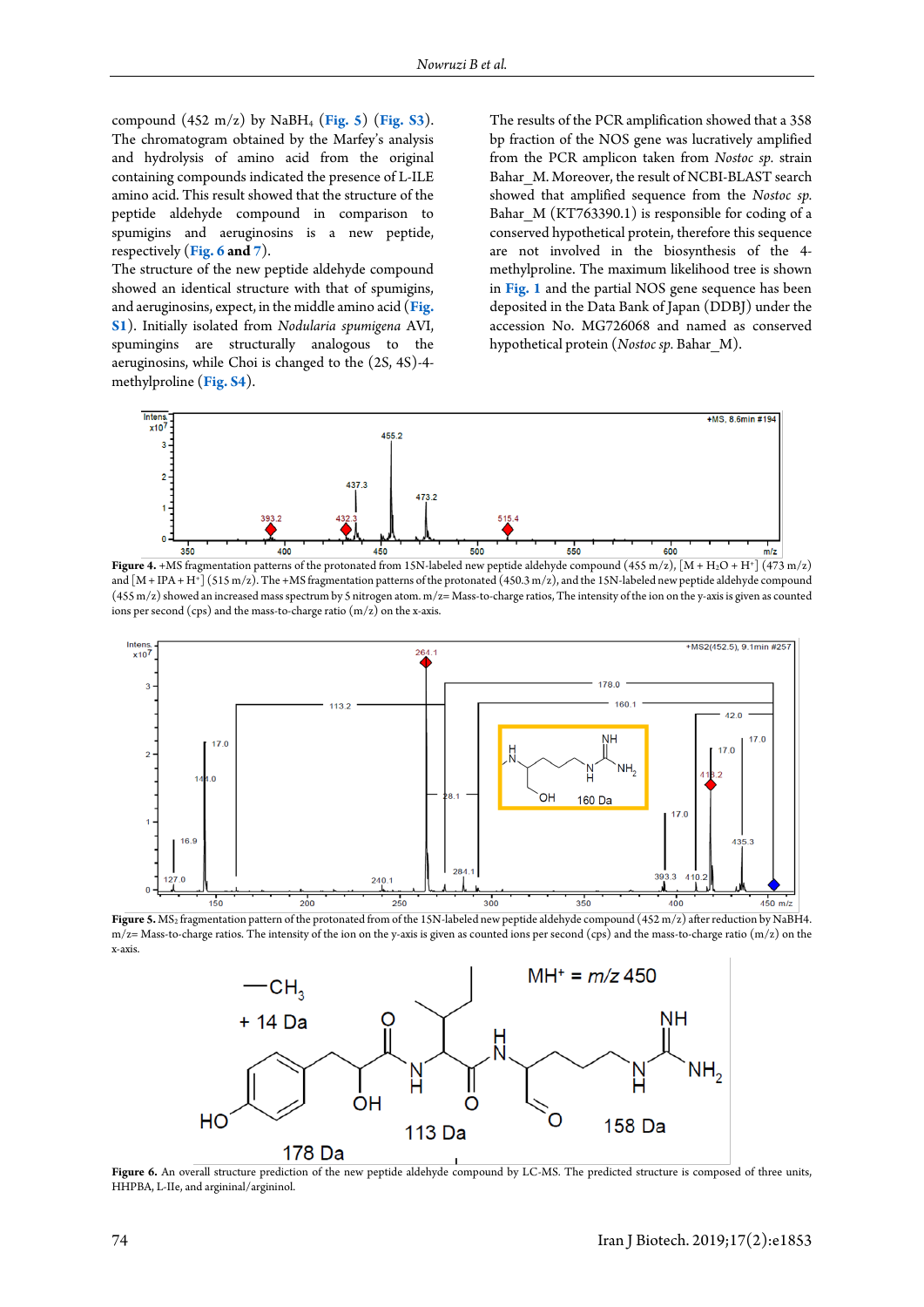<span id="page-4-0"></span>

Figure 7. Marfey's analysis and hydrolysis of the amino acid indicate the presence of L-ILE amino acid in the new peptide aldehyde compound in comparison to Leupeptin which has L-Leu amino acid. The x-axis represents retention time (min) and the y-axis shows the peak area as expressed by absorbance units (mAU).

This is evidence that the structure of the new peptide aldehyde compound is new. Monophyletic origin of heterocystous cyanobacteria was supported by the phylogenetic tree and three well supported evolutionary lineages (cluster H1-H3) within heterocystous cyanobacteria were found. Unfortunately, not all of the relationships are well supported by the bootstrap values. However, the conserved hypothetical protein of the studied strain (*Nostoc sp.* Bahar\_M) falls into the Cluster H3 (bootstrap value of 60% ML). This cluster was divided into two main subclusters (H3-1 and H3-2) (**[Fig. 1](#page-2-0)**). Since aeruginosin and spumigin inhibitory effect on serine protease has already been proven by others [\(9\)](#page-6-8), therefore, we considered the new peptide aldehyde compound might be a new protease inhibitor from *Nostoc sp.* Bahar\_M.

#### **5. Discussion**

During the past few years numerous innovative and miscellaneous secondary natural combined with application in pharmaceutics and biological activities (e.g. antibiotic, enzymes, antiviral, anticancer, antifungal, anti-inflammatory mediator, and protease inhibitors) have been found in cyanobacteria which obviously has made cyanobacteria to have a precious potential for extracting new and varied natural compounds for drug and could be evaluated as a major source for drugs [\(27\)](#page-6-9). Experiments have signified the occurrence of non-ribosomal peptide synthetases (NRPS) and polyketide synthases (PKS) secondary metabolite pathways in a diversity of cyanobacteria [\(28-](#page-6-10) [33\)](#page-6-10). The extent of the synthesis of natural products has aided cyanobacteria species survival in many competitive ecological niches [\(34\)](#page-6-11). For all of these reasons, researchers try to find novel and

pharmacologically active cyanobacterial metabolites  $(35-39)$ .

Numerous evaluations have illustrated the multiple pharmaceutical and biological compounds isolated from marine cyanobacteria. However, freshwater and terrestrial cyanobacteria have also contributed molecules with noteworthy biological activities [\(30,](#page-6-13)  [31\)](#page-6-14).

4-mPro is an uncommon amino acid, which has been found in a small number of bioactive compounds identified from cyanobacteria. The 4-mPro is a special non-proteinogenic amino acid, in which the methyl group is connected to the second carbon of the side chain. In cyanobacteria, it was discovered in nostopeptolide A and *Nostoc*ycleopeptide A [\(40,](#page-7-1) [41\)](#page-7-2). However, both of these compounds showed no bioactivity after the discovery. The biosynthesis of the 4 mPro has been revealed by Luesch et al., 2003 [\(42\)](#page-7-3). A zinc-dependent long-chain dehydrogenase and a Δ1 pyrroline-5-carboxylic acid (P5C) reductase, which are coded by genes NOSE and NOSF in *Nostoc sp.* GSV 224, convert L-Leu into 4-mPro. Later on, 4-mPro biosynthetic genes were also found in the biosynthetic gene cluster of *Nostoc*ycleopeptin A in *Nostoc sp.* ATCC 53789, nostopeptolide A in *Nostoc sp.* GSV 224, nostopeptolide in *Nostoc punctiforme* PCC 73102 and spumigin E in *Nodularia spumigena* CCY9414 (**Fig. S4**) [\(9,](#page-6-8) [25,](#page-6-6) [43-45\)](#page-7-4). The gene clusters of 4-mPro containingcompounds in cyanobacteria show that they have conserved distribution with an open reading frame (orf) and one ATP-binding cassette transporter (ABC transporter). Therefore, it is possible to make use of methylproline genes to screen new natural products from cyanobacteria with PCR [\(25\)](#page-6-6). In this research, the result of the NCBI-BLAST search showed that the amplified sequence is not involved in the biosynthesis of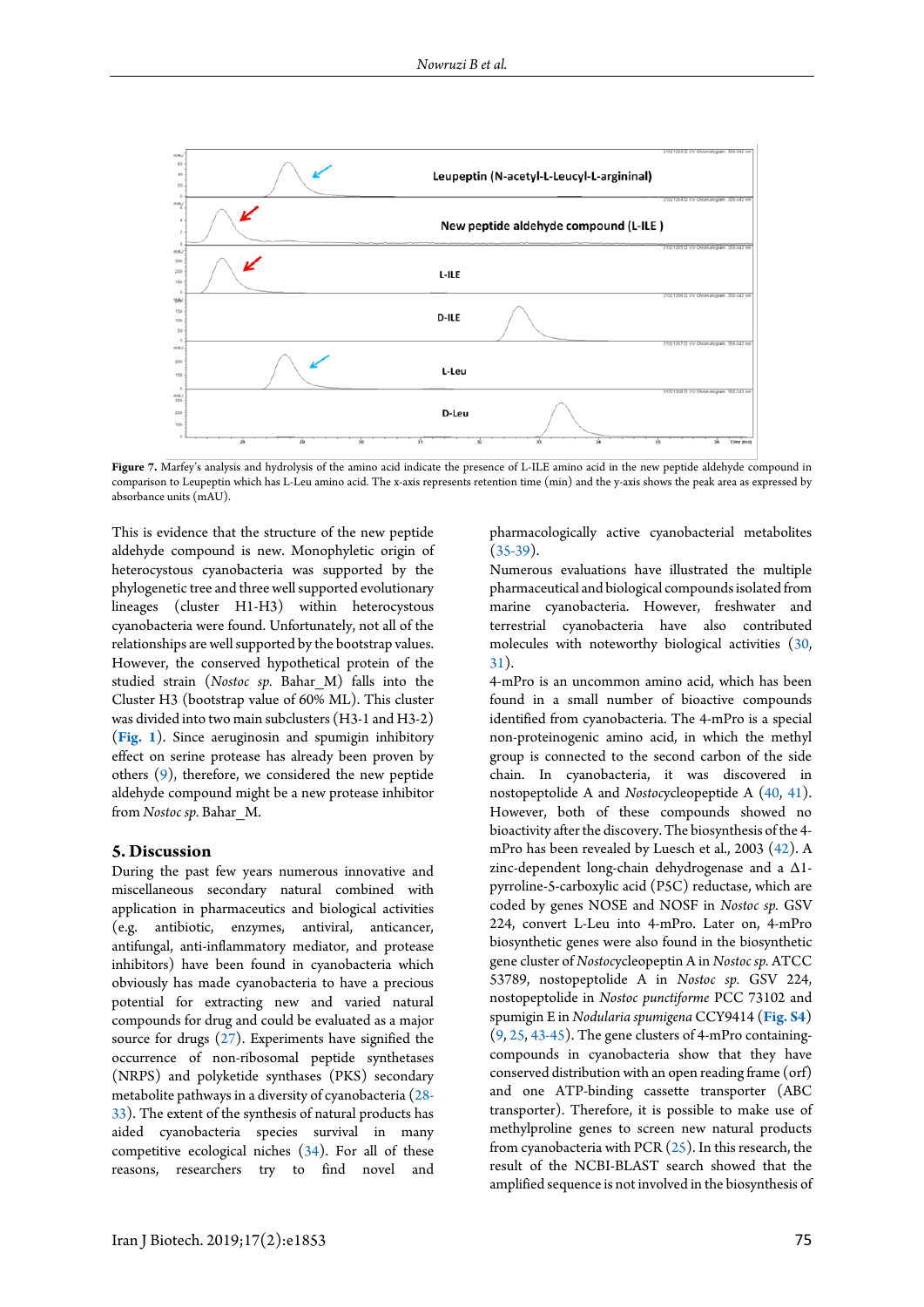4-methylproline and its only responsible for coding a conserved hypothetical protein. This is evidence that the structure of the new peptide aldehyde compound is new.

Up to now, numerous strains of the genus *Nostoc* have been verified to be producer of the natural product.<br>Moreover, numerous depsipeptides with numerous depsipeptides with pharmaceutical activities, chiefly protease inhibitors have been described from *Nostoc* species [\(46,](#page-7-5) [47\)](#page-7-6). Furthermore, nostodione A formerly extracted from *Nostoc commune* was also extracted from this strain and nostodione A is recognized to be proteasome inhibitor with an IC50 value of 50  $\mu$ M [\(48\)](#page-7-7). It is probable that the protease inhibitors created by *Nostoc* species act as antigrazing compounds, however, further research is essential to validate this hypothesis [\(29,](#page-6-15) [30\)](#page-6-13).

Moreover, cyanobacteria produce a plethora of serine protease inhibitors with a broad range of chemical structures [\(47\)](#page-7-6). Since protease compounds are are involved in a diverse pharmaceutical application, and several proteases are classified as drug targets [\(48,](#page-7-7) [49\)](#page-7-8), the detection of the novel protease compounds is essential to the expansion of the pharmacological tools as well as prospective therapeutics impacts. For instance, cancer cells are more sensitive to the proapoptotic effects of the proteasome inhibition than normal cells. Thus, proteasome inhibitors can be potential anticancer agents. Protease inhibitors can be produced by both toxic cyanobacterial strains (e.g., those that produce hepatotoxins or neurotoxins) and nontoxic cyanobacterial strains of *Microcystic*, *Anabaena*, *Planktothrix*/*Oscillatoria* and *Nostoc* [\(50\)](#page-7-9).

Quite a lot of protease inhibitors extracted from cyanaobacteria have been studied including aeruginopeptins, anabaenopeptilides, cyanopeptins, micropeptins, nostopeptins, oscillapeptins, miroviridins, aeruginosins, microcins, anabaenopeptins, oscillamides, banyasin A, largamides A-H, lyngbyastatins 4-7, planktocyclin, kempopeptins A and B, nostodione A and others [\(13,](#page-6-16) [48,](#page-7-7) [50-52\)](#page-7-9).

Additionally, a number of protease inhibitors may also find function in medicine for curing of stroke, coronary artery occlusions, and pulmonary emphysema. For instance, inhibitors of the serine protease, thrombin, could be used to control blood clot formation in these diseases. Thrombin works by slicing a peptide fragment from fibrinogen which then guides to the production of fibrin, a key element of the blood clots. In the same way, angiotensin-switching enzyme inhibitors are being expanded as anti-hypertensive mediator. Protease inhibitors are also used in the treatment of HIV infections [\(53,](#page-7-10) [54\)](#page-7-11). These inhibitors include linear and cyclic peptides, as well as depsipeptides and have been isolated mostly from Microcystis and Oscillatoria strains  $(55).$  $(55).$ 

As a member of the protease family, trypsin has been revealed to play a significant role in a diversity of cancers or brain development. The trypsin-like protease (or called trypsinogen) has been found in many types of carcinomas, such as ovarian neoplasm, pancreatic cancer, lung neoplasm and colorectal cancers [\(55\)](#page-7-12). The high level of tumor-associated trypsinogen 2 is able to cause an increased rate of tumors occurrence [\(56,](#page-7-13) [57\)](#page-7-14). In the brain, trypsin IV has shown to have wide distribution. Through the activation of PAR (proteaseactivated receptors)-1 or PAR-2, trypsin IV could perform neuroprotection from toxic insults in the brain [\(58\)](#page-7-15). In addition, trypsin IV was also proposed to contribute to the neurogenic inflammation and pain by inducing PAR-2-dependent hyperalgesia to thermal and mechanical stimuli [\(58\)](#page-7-15). Therefore, trypsin or trypsinlike protease could be used as a good target for designing new drugs, and trypsin inhibitors will be one of the ideal drug leads. Here we have identified a new trypsin inhibitor, nostoginosin. These findings increased the diversity of the bioactive secondary metabolites characterized from cyanobacteria and provide new leads for drug research.

#### **References**

- <span id="page-5-0"></span>1. Dembitsky VM, Rezanka T. Metabolites produced by nitrogen-fixing Nostoc species. *Folia Microbiol (Praha)*. 2005;**50**(5):363-391. [doi: 10.1007/BF02931419](http://dx.doi.org/10.1007/BF02931419) [pmid: 16475497](www.ncbi.nlm.nih.gov/pubmed/16475497)
- <span id="page-5-1"></span>2. Ehrenreich IM, Waterbury JB, Webb EA. Distribution and diversity of natural product genes in marine and freshwater cyanobacterial cultures and genomes. *Appl Environ Microbiol*. 2005;**71**(11):7401-7413. [doi:](http://dx.doi.org/10.1128/AEM.71.11.7401-7413.2005)  [10.1128/AEM.71.11.7401-7413.2005](http://dx.doi.org/10.1128/AEM.71.11.7401-7413.2005) [pmid: 16269782](www.ncbi.nlm.nih.gov/pubmed/16269782)
- <span id="page-5-2"></span>3. Dittmann E, Neilan BA, Borner T. Molecular biology of peptide and polyketide biosynthesis in cyanobacteria. *Appl Microbiol Biotechnol*. 2001;**57**(4):467-473. [doi:](http://dx.doi.org/10.1007/s002530100810)  [10.1007/s002530100810](http://dx.doi.org/10.1007/s002530100810) [pmid: 11764765](www.ncbi.nlm.nih.gov/pubmed/11764765)
- <span id="page-5-3"></span>4. Bui HT, Jansen R, Pham HT, Mundt S. Carbamidocyclophanes A-E, chlorinated paracyclophanes with cytotoxic and antibiotic activity from the Vietnamese cyanobacterium Nostoc sp. *J Nat Prod*. 2007;**70**(4):499-503. [doi: 10.1021/np060324m](http://dx.doi.org/10.1021/np060324m) [pmid: 17311455](www.ncbi.nlm.nih.gov/pubmed/17311455)
- <span id="page-5-4"></span>5. Kajiyama S-i, Kanzaki H, Kawazu K, Kobayashi A. Nostofungicidine, an antifungal lipopeptide from the field-grown terrestrial blue-green alga Nostoc commune. *Tetrahedron Lett*. 1998;**39**(22):3737-3740. [doi: 10.1016/s0040-4039\(98\)00573-5](http://dx.doi.org/10.1016/s0040-4039(98)00573-5)
- <span id="page-5-5"></span>6. Jaki B, Heilmann J, Sticher O. New antibacterial metabolites from the cyanobacterium Nostoc commune(EAWAG 122b). *J Nat Prod*. 2000;63(9):1283-1285. doi: [pmid: 11000038](www.ncbi.nlm.nih.gov/pubmed/11000038)
- <span id="page-5-6"></span>7. Kanekiyo K, Lee JB, Hayashi K, Takenaka H, Hayakawa Y, Endo S, et al. Isolation of an antiviral polysaccharide, nostoflan, from a terrestrial cyanobacterium, Nostoc flagelliforme. *J Nat Prod*. 2005;**68**(7):1037-1041. [doi:](http://dx.doi.org/10.1021/np050056c)  [10.1021/np050056c](http://dx.doi.org/10.1021/np050056c) [pmid: 16038544](www.ncbi.nlm.nih.gov/pubmed/16038544)
- <span id="page-5-7"></span>8. Murakami M, Ishida K, Okino T, Okita Y, Matsuda H, Yamaguchi K. Aeruginosins 98-A and B, trypsin inhibitors from the blue-green alga Microcystis aeruginosa (NIES-98). *Tetrahedron Lett*.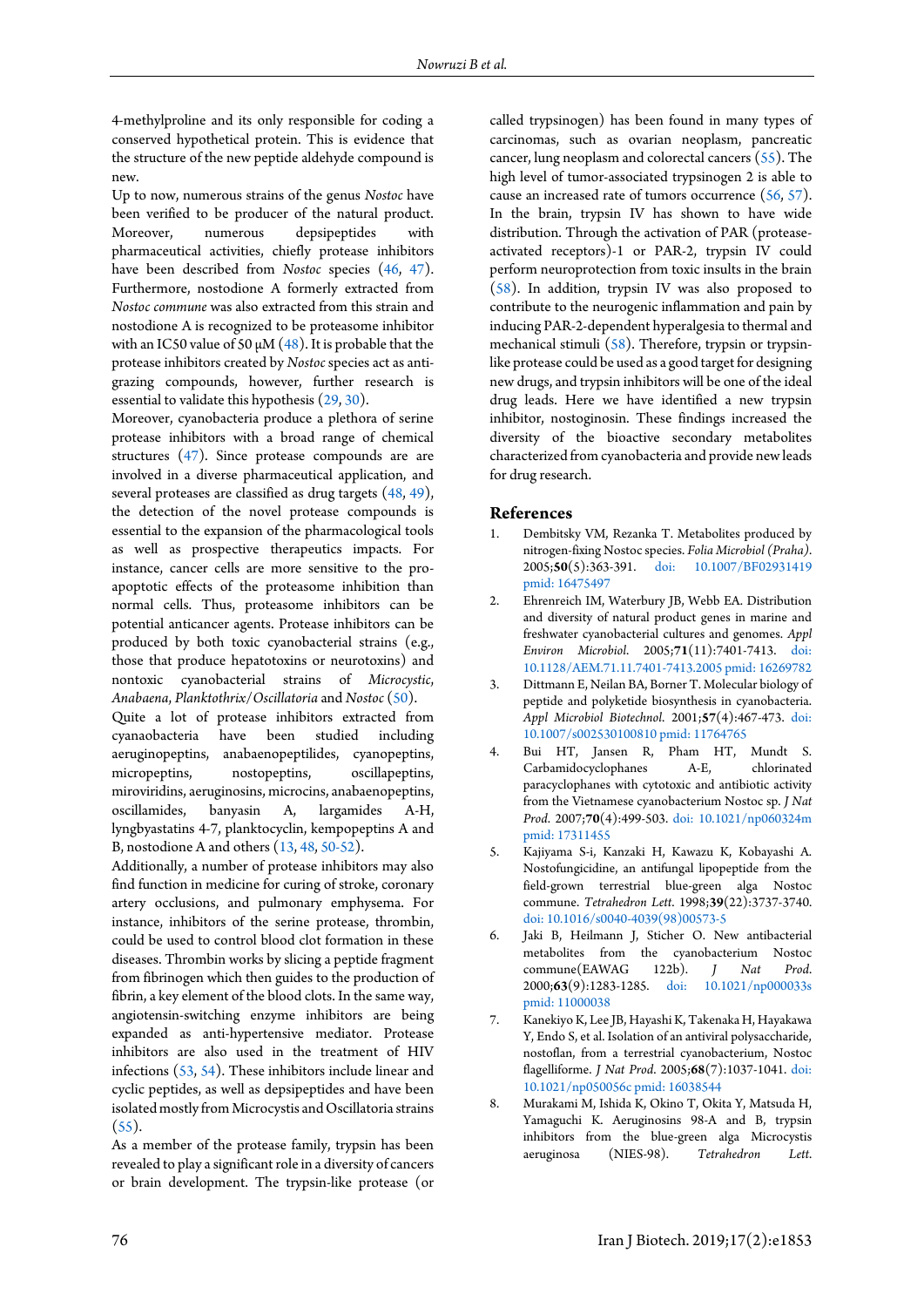1995;**36**(16):2785-2788. [doi: 10.1016/0040-](http://dx.doi.org/10.1016/0040-4039(95)00396-t) [4039\(95\)00396-t](http://dx.doi.org/10.1016/0040-4039(95)00396-t)

- <span id="page-6-8"></span>9. Fewer DP, Jokela J, Rouhiainen L, Wahlsten M, Koskenniemi K, Stal LJ, et al. The non-ribosomal assembly and frequent occurrence of the protease inhibitors spumigins in the bloom-forming cyanobacterium Nodularia spumigena. *Mol Microbiol*. 2009;73(5):924-937. [2958.2009.06816.x](http://dx.doi.org/10.1111/j.1365-2958.2009.06816.x) [pmid: 19691450](www.ncbi.nlm.nih.gov/pubmed/19691450)
- 10. Pluotno A, Carmeli S. Banyasin A and banyasides A and B, three novel modified peptides from a water bloom of the cyanobacterium Nostoc sp. *Tetrahedron*. 2005;**61**(3):575-583[. doi: 10.1016/j.tet.2004.11.016](http://dx.doi.org/10.1016/j.tet.2004.11.016)
- 11. von Elert E, Oberer L, Merkel P, Huhn T, Blom JF. Cyanopeptolin 954, a chlorine-containing chymotrypsin inhibitor of Microcystis aeruginosa NIVA Cya 43. *J Nat Prod*. 2005;**68**(9):1324-1327[. doi:](http://dx.doi.org/10.1021/np050079r)  [10.1021/np050079r](http://dx.doi.org/10.1021/np050079r) [pmid: 16180807](www.ncbi.nlm.nih.gov/pubmed/16180807)
- 12. Zafrir-Ilan E, Carmeli S. Eight novel serine proteases inhibitors from a water bloom of the cyanobacterium Microcystis sp. *Tetrahedron*. 2010;**66**(47):9194-9202. [doi: 10.1016/j.tet.2010.09.067](http://dx.doi.org/10.1016/j.tet.2010.09.067)
- <span id="page-6-16"></span>13. Taori K, Paul VJ, Luesch H. Kempopeptins A and B, serine protease inhibitors with different selectivity profiles from a marine cyanobacterium, Lyngbya sp. *J Nat Prod*. 2008;**71**(9):1625-1629. [doi:](http://dx.doi.org/10.1021/np8002172)  [10.1021/np8002172](http://dx.doi.org/10.1021/np8002172) [pmid: 18693761](www.ncbi.nlm.nih.gov/pubmed/18693761)
- 14. Reshef V, Carmeli S. Protease inhibitors from a water bloom of the cyanobacterium Microcystis aeruginosa. *Tetrahedron*. 2001;**57**(14):2885-2894. [doi:](http://dx.doi.org/10.1016/s0040-4020(01)00141-7)  [10.1016/s0040-4020\(01\)00141-7](http://dx.doi.org/10.1016/s0040-4020(01)00141-7)
- 15. Becher PG, Baumann HI, Gademann K, Jüttner F. The cyanobacterial alkaloid nostocarboline: an inhibitor of acetylcholinesterase and trypsin. *J Appl Phycol*. 2008;**21**(1):103-110. [doi: 10.1007/s10811-008-9335-](http://dx.doi.org/10.1007/s10811-008-9335-3) [3](http://dx.doi.org/10.1007/s10811-008-9335-3)
- 16. Reshef V, Carmeli S. New microviridins from a water bloom of the cyanobacterium Microcystis aeruginosa. *Tetrahedron*. 2006;**62**(31):7361-7369. [doi:](http://dx.doi.org/10.1016/j.tet.2006.05.028)  [10.1016/j.tet.2006.05.028](http://dx.doi.org/10.1016/j.tet.2006.05.028)
- <span id="page-6-0"></span>17. Rippka R, Stanier RY, Deruelles J, Herdman M, Waterbury JB. Generic Assignments, Strain Histories and Properties of Pure Cultures of Cyanobacteria. *Microbiology*. 1979;**111**(1):1-61. [doi:](http://dx.doi.org/10.1099/00221287-111-1-1)  [10.1099/00221287-111-1-1](http://dx.doi.org/10.1099/00221287-111-1-1)
- <span id="page-6-1"></span>18. Kaushik BD. Laboratory methods for blue-green algae. New Delhi: Associated Publishing co.; 1987.
- <span id="page-6-2"></span>19. Desikachary TV. Cyanophyta. New Delhi: Indian council of Agricultural Research; 1959.
- <span id="page-6-3"></span>20. Nowruzi B, Khavari-Nejad R-A, Nejadsattari T, Sivonen K, Fewer D. A proposal for the unification of two cyanobacterial strains of Nostoc as the same species. *Rostaniha*. 2017;**17**(2):161-172.
- <span id="page-6-4"></span>21. Leikoski N, Fewer DP, Jokela J, Wahlsten M, Rouhiainen L, Sivonen K. Highly diverse cyanobactins in strains of the genus Anabaena. *Appl Environ Microbiol*. 2010;**76**(3):701-709. [doi:](http://dx.doi.org/10.1128/AEM.01061-09)  [10.1128/AEM.01061-09](http://dx.doi.org/10.1128/AEM.01061-09) [pmid: 20008171](www.ncbi.nlm.nih.gov/pubmed/20008171)
- <span id="page-6-5"></span>22. Staub R. Ernährungsphysiologisch-autökologische Untersuchungen an der planktischen BlaualgeOscillatoria rubescens DC. *Schweizerische Zeitschrift für Hydrologie*. 1961;**23**(1):82-198. [doi:](http://dx.doi.org/10.1007/bf02505618)  [10.1007/bf02505618](http://dx.doi.org/10.1007/bf02505618)
- 23. Kotai J. Instructions for preparation of modified nutrient solution Z8 for algae. *Norwegian Inst Water Res*. 1972;**11**(69):5.
- 24. Niva A. Estimation of algal growth potential. *Norwegian Inst Water Res*. 1976;**11**(82):2-25.
- <span id="page-6-6"></span>25. Hoffmann D, Hevel JM, Moore RE, Moore BS. Sequence analysis and biochemical characterization of the nostopeptolide A biosynthetic gene cluster from Nostoc sp. GSV224. *Gene*. 2003;**311**:171-180. [doi:](http://dx.doi.org/10.1016/S0378-1119(03)00587-0)  [10.1016/S0378-1119\(03\)00587-0](http://dx.doi.org/10.1016/S0378-1119(03)00587-0) [pmid: 12853152](www.ncbi.nlm.nih.gov/pubmed/12853152)
- <span id="page-6-7"></span>26. Jokela J, Herfindal L, Wahlsten M, Permi P, Selheim F, Vasconcelos V, et al. A novel cyanobacterial nostocyclopeptide is a potent antitoxin against microcystins. *Chembiochem*. 2010;**11**(11):1594-1599. [doi: 10.1002/cbic.201000179](http://dx.doi.org/10.1002/cbic.201000179) [pmid: 20575133](www.ncbi.nlm.nih.gov/pubmed/20575133)
- <span id="page-6-9"></span>27. Nowruzi B, Haghighat S, Fahimi H, Mohammadi E. Nostoc cyanobacteria species: a new and rich source of novel bioactive compounds with pharmaceutical potential. *J Pharm Health Serv Res*. 2018;**9**(1):5-12[. doi:](http://dx.doi.org/10.1111/jphs.12202)  [10.1111/jphs.12202](http://dx.doi.org/10.1111/jphs.12202)
- <span id="page-6-10"></span>28. B. N, Khavari-Nejad RA, Sivonen K, Kazemi B, Najafi F, Nejadsattari T. A gene expression study on strains of Nostoc (Cyanobacteria) revealing antimicrobial activity under mixotrophic conditions. *African J Biotech*. 2012;**11**(51):11296-11308[. doi: 10.5897/ajb11.4129](http://dx.doi.org/10.5897/ajb11.4129)
- <span id="page-6-15"></span>29. Chlipala GE, Mo S, Orjala J. Chemodiversity in freshwater and terrestrial cyanobacteria - a source for drug discovery. *Curr Drug Targets*. 2011;**12**(11):1654- 1673. [doi: 10.2174/138945011798109455](http://dx.doi.org/10.2174/138945011798109455) [pmid:](www.ncbi.nlm.nih.gov/pubmed/21561419)  [21561419](www.ncbi.nlm.nih.gov/pubmed/21561419)
- <span id="page-6-13"></span>30. Burja AM, Banaigs B, Abou-Mansour E, Grant Burgess J, Wright PC. Marine cyanobacteria—a prolific source of natural products. *Tetrahedron*. 2001;**57**(46):9347- 9377[. doi: 10.1016/s0040-4020\(01\)00931-0](http://dx.doi.org/10.1016/s0040-4020(01)00931-0)
- <span id="page-6-14"></span>31. Tan LT. Bioactive natural products from marine cyanobacteria for drug discovery. *Phytochemistry*. 2007;68(7):954-979. [10.1016/j.phytochem.2007.01.012](http://dx.doi.org/10.1016/j.phytochem.2007.01.012) [pmid: 17336349](www.ncbi.nlm.nih.gov/pubmed/17336349)
- 32. Matthew S, Ratnayake R, Becerro MA, Ritson-Williams R, Paul VJ, Luesch H. Intramolecular modulation of serine protease inhibitor activity in a marine cyanobacterium with antifeedant properties. *Mar Drugs*. 2010;**8**(6):1803-1816. [doi: 10.3390/md8061803](http://dx.doi.org/10.3390/md8061803) [pmid: 20631871](www.ncbi.nlm.nih.gov/pubmed/20631871)
- 33. Tooming-Klunderud A, Rohrlack T, Shalchian-Tabrizi K, Kristensen T, Jakobsen KS. Structural analysis of a non-ribosomal halogenated cyclic peptide and its putative operon from Microcystis: implications for evolution of cyanopeptolins. *Microbiology*. 2007;**153**(Pt 5):1382-1393. [doi: 10.1099/mic.0.2006/001123-0](http://dx.doi.org/10.1099/mic.0.2006/001123-0) [pmid: 17464052](www.ncbi.nlm.nih.gov/pubmed/17464052)
- <span id="page-6-11"></span>34. Kalaitzis JA, Lauro FM, Neilan BA. Mining cyanobacterial genomes for genes encoding complex biosynthetic pathways. *Nat Prod Rep*. 2009;**26**(11):1447-1465. [doi: 10.1039/b817074f](http://dx.doi.org/10.1039/b817074f) [pmid: 19844640](www.ncbi.nlm.nih.gov/pubmed/19844640)
- <span id="page-6-12"></span>35. Jaspars M, Lawton LA. Cyanobacteria - a novel source of pharmaceuticals. *Curr Opin Drug Discov Devel*. 1998;**1**(1):77-84[. pmid: 19649793](www.ncbi.nlm.nih.gov/pubmed/19649793)
- 36. Ahmadi Moghadam A, Nowruzi B. A new report of n fixation by two species of cyanobacteria. *Iran J Sci Technol*. 2008;**32**(2):147-151.
- 37. Singh S, Kate BN, Banerjee UC. Bioactive compounds from cyanobacteria and microalgae: an overview. *Crit*